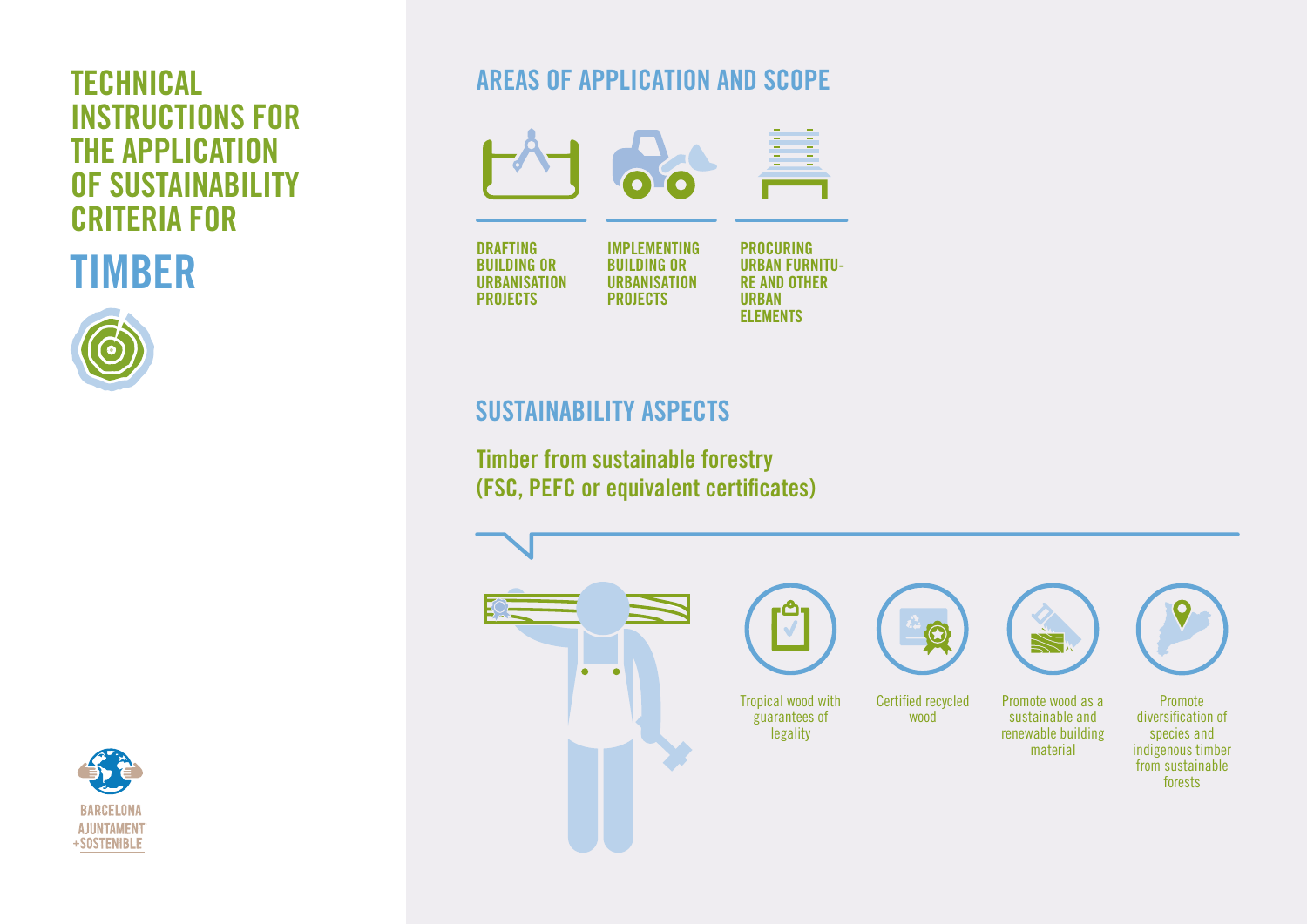

# TECHNICAL INSTRUCTIONS FOR THE APPLICATION OF SUSTAINABILITY CRITERIA FOR TIMBER

Barcelona City Council, in accordance with the strategies outlined in the 2012-2022 Citizen Commitment to Sustainability, the Barcelona City Council Sustainable Timber Action Plan, and the 2014 Policy Decree on Responsible Procurement of Timber from Sustainable Forests, is working towards reversing the trend of deforestation through the procurement and use of sustainable timber and the creation of more responsible tropical timber markets.

These technical instructions are an answer to the 2013 Government Measure on Responsible Public Procurement using Social and Environmental Criteria and the Mayoral Decree on Responsible Public Procurement using Social and Environmental Criteria of 20 November 2013, which provides for the publication of technical instructions that define specific environmental criteria that must be applied in the purchasing and contracting of groups of products and services that have been defined as priorities, which include products of and derived from timber.

2



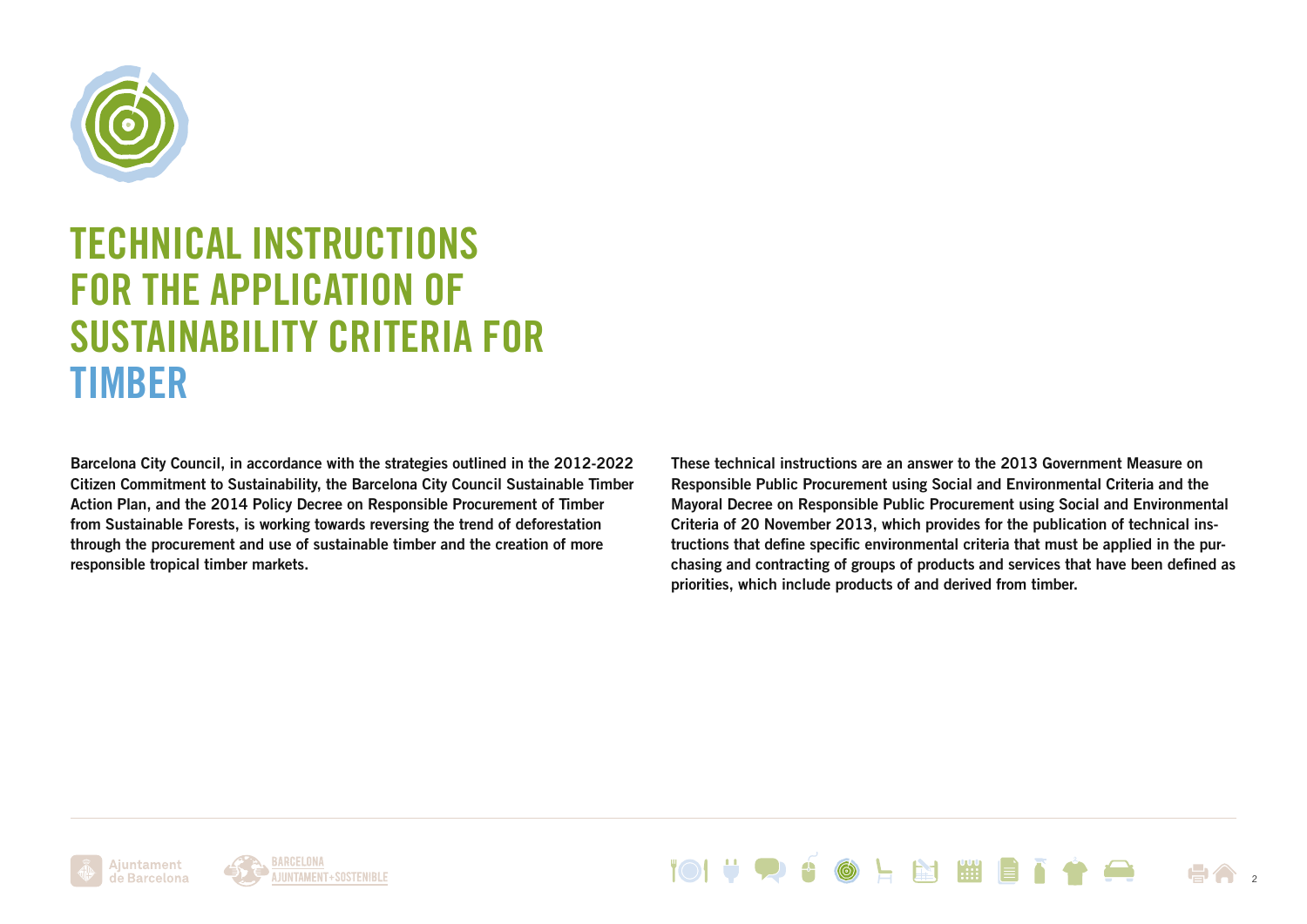

# 1 SUBJECT MATTER

These technical instructions aim to define, in accordance with the Mayoral Decree on Responsible Public Procurement with Social and Environmental Criteria, the criteria for environmental clauses in the procurement of timber for urban furniture or building materials, including in contracts for the construction or maintenance of urban developments or buildings, as well as the procurement of other types of products made with wood or timber derivatives.

To achieve this objective, these instructions:

- a. Classify the main types of contracts that can include timber elements.
- b. Define the priorities that should underlie their procurement.
- c. Establish the main areas for application of environmental criteria for each type of product and define the environmental criteria to be applied.
- d. Establish the monitoring system.

# 2 AREA OF APPLICATION

### 2.1 Subject area

In accordance with the Mayoral Decree on Responsible Public Procurement using Social and Environmental Criteria these instructions must be complied with in any public sector contracts signed by Barcelona City Council and its dependent organisations with the power to adjudicate (contracting authorities), whose contractual subject matter is outlined in Section 3, "Scope".

### 2.2 Inclusion in procurement documents

All contracting bodies must comply with these instructions, and must ensure that, in all cases and according to the type of contract and type of timber or timber product, the corresponding environmental criteria are applied, adapting them where necessary to the characteristics of the contract.

### 2.3 Exceptions and justification report

In accordance with the Mayoral Decree on Responsible Public Procurement using Social and Environmental Criteria, the competent contracting bodies or those responsible for contracting may consider that the contract's characteristics are not suitable for including of some or all of the environmental clauses set out in these instructions. In these cases, the competent contracting body will duly justify this in the procurement record, in accordance with the points set out in Section 4.2.

### 3 SCOPE

These instructions establish specific criteria for the following types of contracts:

- The drafting of projects for building work, new builds, renovations or refurbishments
- The drafting of projects for urban development or infrastructure (construction projects in public areas, be these developments, remodelling or maintenance)
- The execution of urban development and building resulting from such projects
- Procurement of urban furniture and other wooden pieces, either on their own or as part of maintenance contracts for urban furniture or other elements in the public space.

**EXT HOLD** 

3



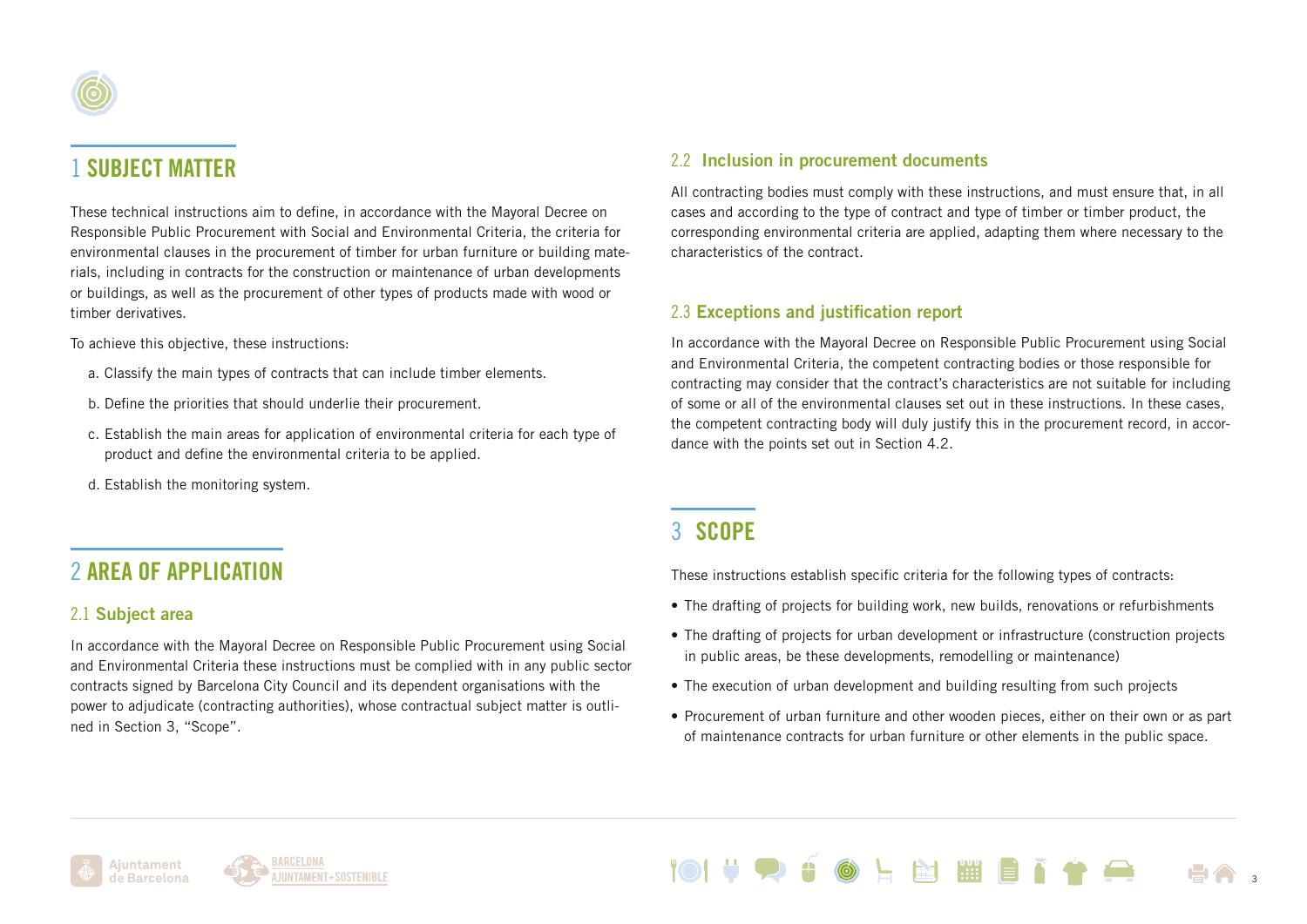

Barcelona City Council and its dependent organisations with adjudicatory power must ensure the criteria defined in these instructions are also applied when reaching agreements with private operators for the carrying out of urban development projects, maintenance or installation of urban elements in the city's public areas, and must ensure they are properly incorporated into the project and the work and delivery protocols.

The criteria defined in these instructions also apply to all types of procurement contracts for products made from timber or timber derivatives. Nevertheless, office furniture will be treated specifically and separately in the specific instructions on office furniture.

These instructions do not apply to paper products, which are dealt with separately under the specific instructions for paper and communication elements.

## 4 PRIORITIES FOR TIMBER

### 4.1 Priorities on the type of timber to procure

In accordance with the various commitments on environmental protection subscribed to by Barcelona City Council, and bearing in mind the differences in associated environmental impact and risks, the priorities when deciding the type of timber will be as follows:

- It is mandatory to procure and order timber with guarantees of steaming from sustainably managed sources, and for this reason these instructions establish technical guarantee criteria.
- In general, a greater use of timber as a sustainable, renewable building material, and a greater use of species variety is promoted, as well as local timber from sustainably managed sources.
- For certain purposes, such as elements of urban furniture or other timber items included in construction work, contracting bodies can opt for tropical timber that, as well as

offering sustainability guarantees, must be procured with guarantees as to its legality, in line with the EU's FLEGT Action Plan and the European timber regulation (EUTR<sup>1</sup>).

When, for technical reasons, the priorities established in these instructions are inappropriate for the type of timber being procured, the service management or corresponding contracting body must emit a report indicating the technical reasons justifying the choice made.

Additionally, timber with other sustainability criteria may be procured, such as recycled timber or wood finishes with low environmental impact, among other things.

### 4.2 Justification report

Should the competent contracting body or service management consider the priorities mentioned in the previous section, certain specifications or environmental criteria not to be applicable for technical reasons, or it considers that the nature of the contract is not appropriate for including these instructions, they must indicate this and explain why in a report that must include as minimum:

- The special requirements and characteristics of the timber being contracted.
- A reasoned justification explaining the infeasibility of balancing these special requirements with the environmental criteria established in these instructions.

This report will be made available to those in charge of monitoring these instructions, when required.





*<sup>1</sup>European Parliament and Council Regulation num. 995/2010 from 20 October, 2010, which outlines the obligations faced by agents commercialising timber and timber products*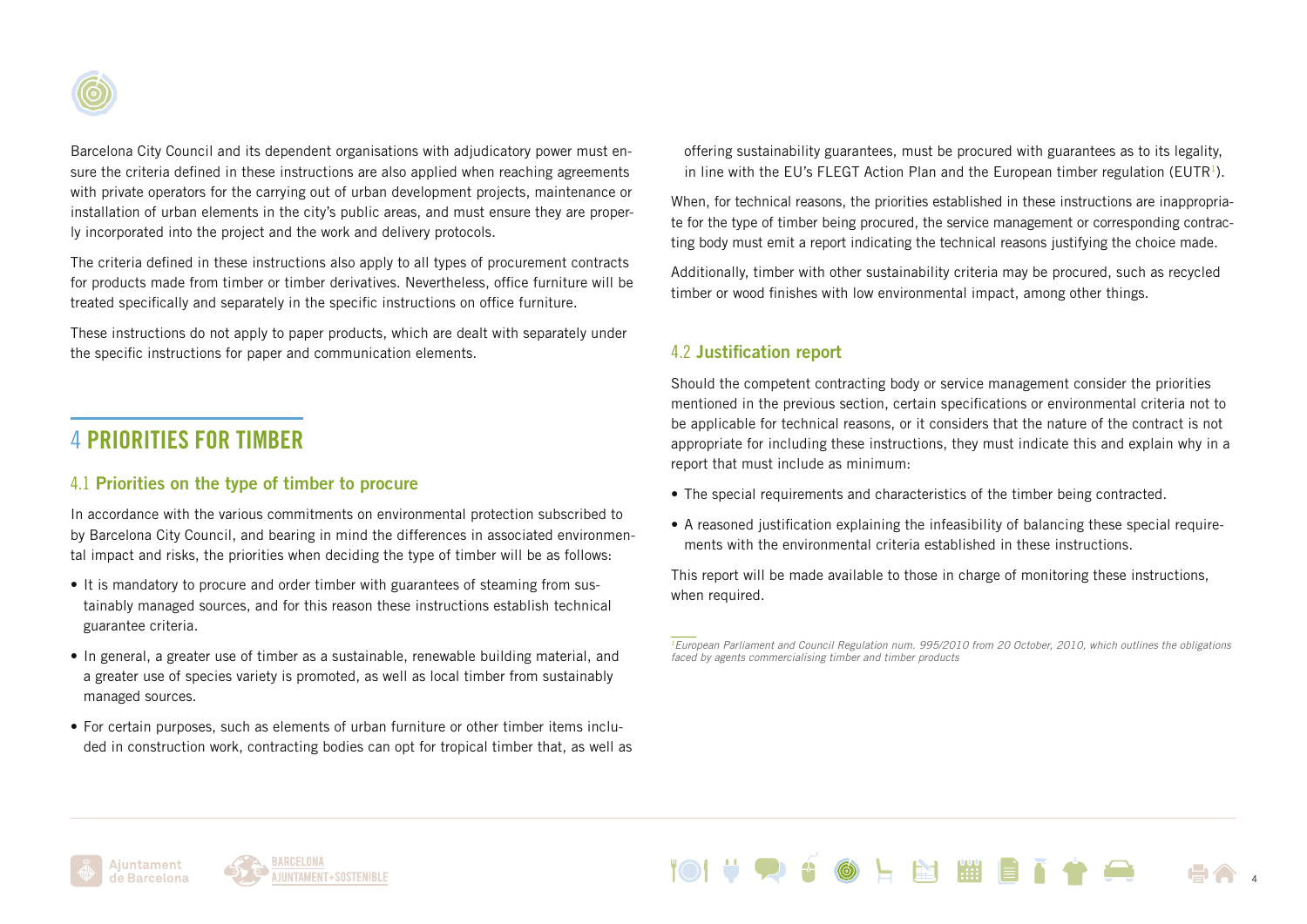

# 5 ENVIRONMENTAL CRITERIA FOR THE PROCUREMENT OF TIMBER

The following table shows the various environmental aspects of timber for each of the types of service indicated.

| Drawing up of<br>projects and<br>execution of urban<br>developments or | Timber from sustainable sources or recycled timber<br>Legally-sourced tropical timber |  |  |
|------------------------------------------------------------------------|---------------------------------------------------------------------------------------|--|--|
| <b>buildings</b>                                                       | Species diversification                                                               |  |  |
|                                                                        | Formaldehyde content                                                                  |  |  |
| <b>Procurement or</b><br>maintenance of                                | Timber from sustainable sources or recycled timber                                    |  |  |
| urban furniture<br>and other urban                                     | Legally-sourced tropical timber<br>______________________                             |  |  |

elements Limiting of phytosanitary treatments

Below are the environmental criteria to be included in the specifications for the procurement documents described above.

In the following articles, we indicate when the criteria can be included as a technical requirement or as award criteria. In the latter case, the contracting body will have to determine the score given for compliance with each of the award criteria and the corresponding evaluation formula.

Where a single tender involves the contracting of different types of timber, it is necessary to include the relevant criteria for each type.

### 5.1 Compulsory criteria for all contracts involving timber elements

The contracting body will establish the following requirements covering the basic characteristics of the timber:

#### I- General sustainable sourcing criteria for all types of timber

All wood and timber products (including wooden fibreboards, plywood, MDF and other similar materials) must have guarantees that the timber come from sustainably managed sources, to be accredited through the presentation of sustainable forest certification, in accordance with the FSC or PEFC certification systems or equivalent.

As an alternative to procurement of timber certified as steaming from sustainably managed sources, the contracting body may also require the use of certified recycled timber (to be verified in the product's technical description or documentation accrediting compliance with the "EPF recycled wood" or "FSC recycled" standards, or other equivalent schemes).

At the same time, sustainable forest certificates (FSC, PEFC or equivalent) will be used to verify the timber is legally sourced, in order to combat illegal sourcing and trade of wood and timber derivatives, in line with the European Union's FLEGT Action Plan and the European Timber Regulation (EUTR<sup>2</sup>).

### 5.2 Optional criteria depending on the type of contract

The contracting body may optionally include additional environmental criteria to improve the environmental aspect of the offer<sup>3</sup>. Some examples are mentioned below:





5

*<sup>2</sup>European Parliament and Council Regulation num. 995/2010 from 20 October, 2010, which establishes the obligations of agents that commercialise timber and timber products.*

*<sup>3</sup>For more information, consult other manuals or reference documents on green public purchasing and procurement.*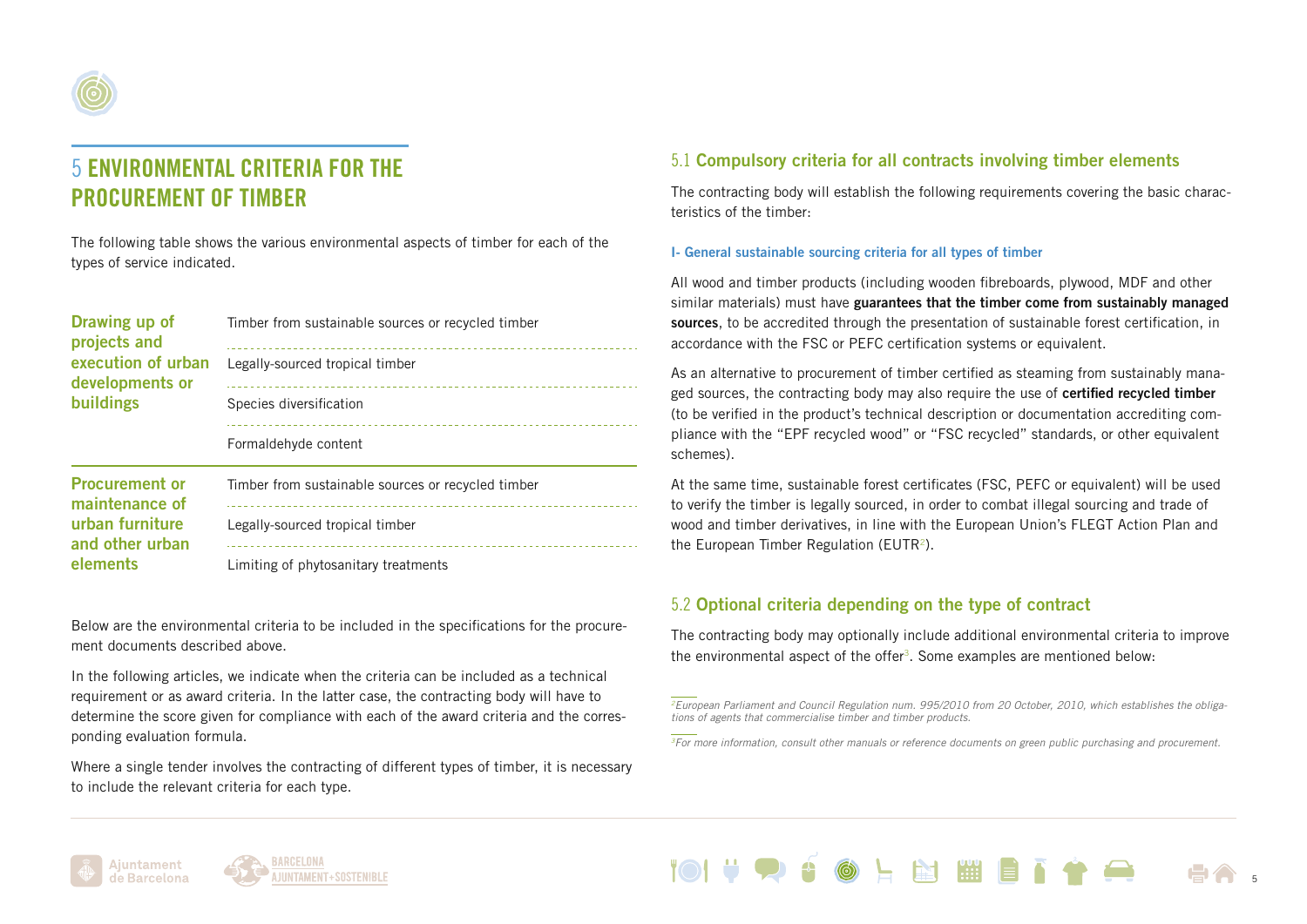

#### I- Criteria to promote species diversification

The contracting body may establish criteria:

- to promote the wider use of timber as a sustainable, renewable building material;
- to promote the use of local timber from sustainably managed sources;
- to diversify the species that can be used in urban developments or redevelopments, building works and urban furniture.

To this end, in the specifications for projects or the execution of building work, infrastructure, urban furniture or other similar uses, the contracting body may define functional criteria such as density, colour, resistance or other technical characteristics. It will avoid prescribing specific species in order to promote species diversification and the use of autochthon timber, whenever possible.

#### II- Formaldehyde content of timber material

In the case of wooden material (chipboard according to UNE-EN 312, fibreboards according to UNE-EN 622, oriented strand boards according to UNE-EN 300, and others), the contracting body may request these are classified as class E1 according to standard EN 13986, in accordance with the formaldehyde determination procedures outlined in standards UNE-EN 120, UNE-EN 717 or equivalent.

#### III- Limiting phytosanitary treatments

The contracting body may require guarantees of compliance with existing prohibitions (for example of creosote-type treatments, according to Order 2666/02, 25 October), as well as establishing other limits, or excluding certain timber treatments, both generally and for specific uses, for example for children's toys.

## 6 MONITORING SYSTEM

In accordance with the Mayoral Decree on Responsible Public Procurement using Social and Environmental Criteria and the Policy on Responsible Procurement of Timber from Sustainable Forests (Appendix I), the Timber Working Commission, coordinated by the  $+$ Sustainable City Council Programme, will oversee the responsible procurement of timber from sustainable sources. The Timber Working Commission will produce forms for the collection of information and monitoring of the timber instructions, which will contain at least:

- A list of the timber or timber products procured with general information and a description of the products procured.
- A copy of the sustainable forest certification for each timber element or item and the corresponding invoice linking the chain of custody number (FSC, PEFC or equivalent) with the product in question, or similar documentation in the case of recycled timber.

Those responsible for the contract must fill in and submit the forms using the email address [ajuntamentsostenible@bcn.cat.](mailto:ajuntamentsostenible%40bcn.cat?subject=)

The data collection forms are attached in Appendix III, and these will be updated by the Timber Working Commission to comply with these instructions.

Those managing the + Sustainable City Council Programme may request additional information from the contracting body, including the justification reports outlined in Section 4.2.

# 7 TRANSITIONAL REGULATIONS / ENTRY INTO FORCE

These instructions will enter into force 3 months after being published.

These instructions are not applicable to call for tenders that are already open or concluded, nor to approved procurement documents or to call for tenders pending resolution





**Ed 1999** 6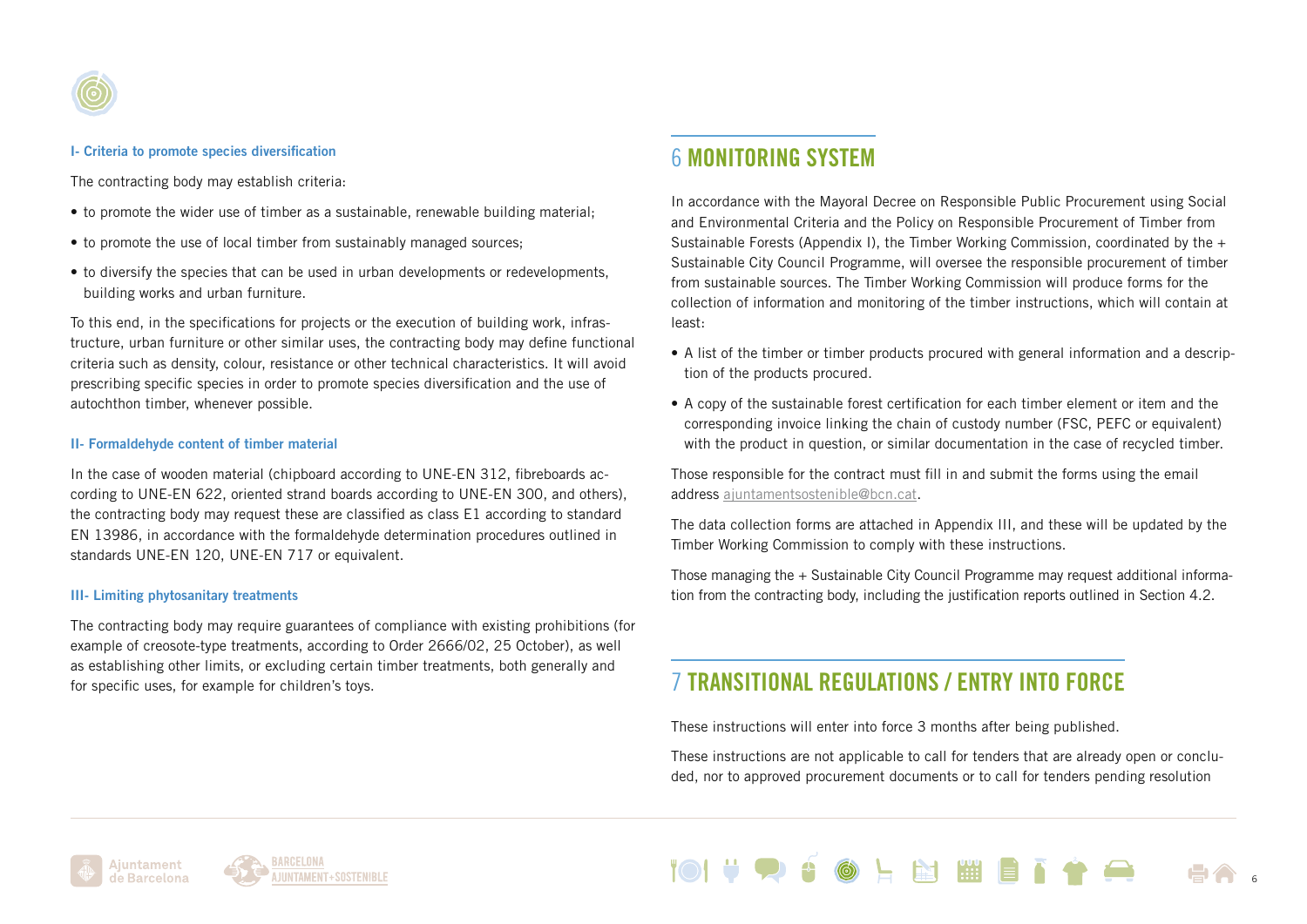

that are dated prior to these instructions coming into force.

### 8 REPEALING PROVISIONS

These instructions repeal the 2004 Responsible Timber Policy.

# APPENDIX I POLICY ON RESPONSIBLE PROCUREMENT OF TIMBER FROM SUSTAINABLY MANAGED SOURCES

#### **Background**

For some years, Barcelona City Council has been promoting a policy on responsible timber procurement as part of their willingness to reduce the environmental impact of the city on the planet, contributing to rational management and sustainable use of forest resources. As part of a pioneering initiative in Spain, in 2004, Barcelona City Council passed the *"Mayoral Decree of July 2004, on Responsible Policy for Timber Procurement4"*, which promotes the procurement of certified timber, establishing an order of preference for sustainable forest certifications, and excluding the purchase of timber from illegal sources by requesting certificates of origin.

Through a working commission, made up of representatives from the areas and departments that consume the most timber, a yearly report is produced that brings together information on the purchases of timber and timber derivatives carried out by the different City Council departments, with the aim of showing the level of compliance with the Policy Decree on Responsible Timber Procurement.

For various reasons explained below, a revision and update of the *"Mayoral Decree of July 2004, on Responsible Policy for Timber Procurement"* is proposed:

• During the first years the decree was applied, the largest consumer of timber in Barcelona City Council was Funeral Services, which accounted for more than 80% of total timber purchases. Due to a change in organisation, since 2011 the decree has no longer applied to Funeral Services, and the departments with the largest timber purchases are in the areas of building construction, urban furniture and other urban elements. The specific nature and complexity of the monitoring system for the data on timber procured for use in building or urban developments made it necessary to introduce some changes in the monitoring mechanism established in the decree.

*4[http://www.ajsosteniblebcn.cat/decret\\_fusta\\_2004\\_7953.pdf](http://www.ajsosteniblebcn.cat/decret_fusta_2004_7953.pdf)*





**Ed Wil** 7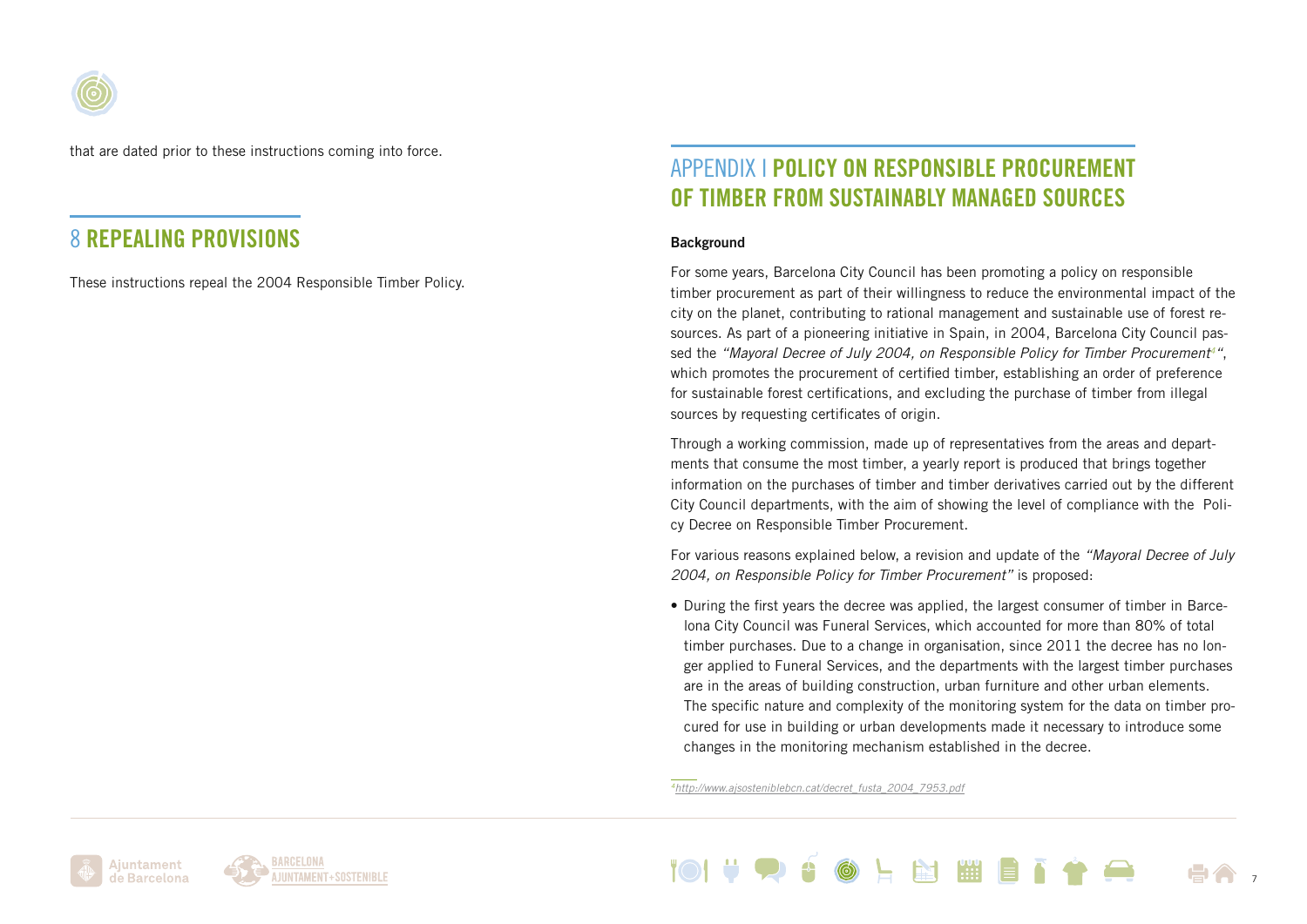

• The amendment to the so-called "Mountain Law" in 2006 established the commitment of the public administrations to promote the responsible consumption of forest products in public procurement, favouring the acquisition of timber and timber derivatives from certified forests, and the promotion of responsible timber consumption by the public5.

- As part of the European Union's FLEGT Action Plan to combat illegal felling and trade derived from timber and timber derivatives, the European Timber Regulation (EUTR $6$ ) introduced the due diligence system. Due diligence system includes the evaluation of risks by countries in the case of imported timber. In Spain, the Spanish Association of Timber Trade and Industry  $(AEIM)^7$  establishes the level of risk of each country importing timber, in compliance with the EUTR Regulation, and this information is publicly available on their website.
- In November 2013, Barcelona City Council signed up to the "European Sustainable Tropical Timber Coalition", whose goal is to "reverse the trend of the deforestation of thousands of hectares per year through the purchase and use of sustainable timber and achieve the sustainable management of up to 10 million hectares of tropical forest by the year 2015, involving public administrations in the creation of more responsible tropical timber markets". By signing up to this coalition, Barcelona City Council committed to drawing up a Sustainable Timber Action Plan, based on the vision of the "European Sustainable Tropical Timber Coalition" to increase the demand for timber from sustainable forests to create more sustainable markets for certified tropical timber. It places special emphasis on Barcelona City Council's exemplary role, and reducing the risk of compromising its reputation, through the exclusive procurement of tropical timber with sustainable forest guarantees (for certain purposes), the promotion of local species of sustainably sourced timber and the diversification of species used in building works, urban developments, urban projects and urban furniture.
- Finally, on 15 December, 2013, Barcelona City Council's Decree on Responsible Contracting came into force<sup>8</sup>, which establishes, among other things, the definition of criteria for environmental clauses in compliance with current laws and European legislation for 12 groups of priority products and services, one of which is timber and other products derived from timber.

For these reasons, a new Policy of responsible procurement of timber from sustainable forests was proposed:

1. The City Council promotes the procurement of certified timber with the most demanding standards possible. As a member of the "European Sustainable Tropical Timber Coalition", and in order to reverse tropical deforestation, all tropical timber procured for certain uses (for example, elements of urban furniture or other elements using timber included in works) must offer not only guarantees of legality, but also sustainability, that is to say, with certificates from sustainable forests in accordance with the FSC and PEFC systems or equivalent (other equivalent and internationally recognised forest certification schemes).

2. While the implementation of the European Union's FLEGT Action Plan to combat illegal felling and trade derived from timber and timber products and the European Timber Regulation (EUTR $6$ ) is being consolidated, sustainable forest certificates (FSC, PEFC or equivalent, etc.) are considered the best tools for verifying timber is sourced legally.

3. The City Council promotes greater use of timber as a sustainable, renewable construction material, the use of local timber from sustainable forests and the diversification of the species used in building works and urban furniture. For this reason, where possible, specifications for the creation of projects and the execution of building works, infrastructures, maintenance of urban furniture and similar, will establish functional criteria (such as density, colour, resistance or other technical characteristics) instead of prescribing specific species, in order to allow species diversification and the use of local timber with sustainable forest certification (FSC, PEFC or equivalent).

*5SPANISH LAW 10/2006, 28 April, which amends Law 43/2003, 21 November, on mountains (BOE 102, 29/04/2006).*

*6European Parliament and Council Regulation [n° 995/2010, from 20 October, 2010, which establishes the obligations](http://eur-lex.europa.eu/legal-content/ES/TXT/?uri=uriserv:OJ.L_.2010.295.01.0023.01.SPA)  [of agents commercialising timber and timber products](http://eur-lex.europa.eu/legal-content/ES/TXT/?uri=uriserv:OJ.L_.2010.295.01.0023.01.SPA)*

N HIEN

8

*[7http://www.maderalegal.info/inicio](http://www.maderalegal.info/inicio)*

*[8http://www.ajsosteniblebcn.cat/decret\\_contractaci%C3%B3\\_responsable\\_24575.pdf](http://www.ajsosteniblebcn.cat/decret_contractaci%C3%B3_responsable_24575.pdf)*



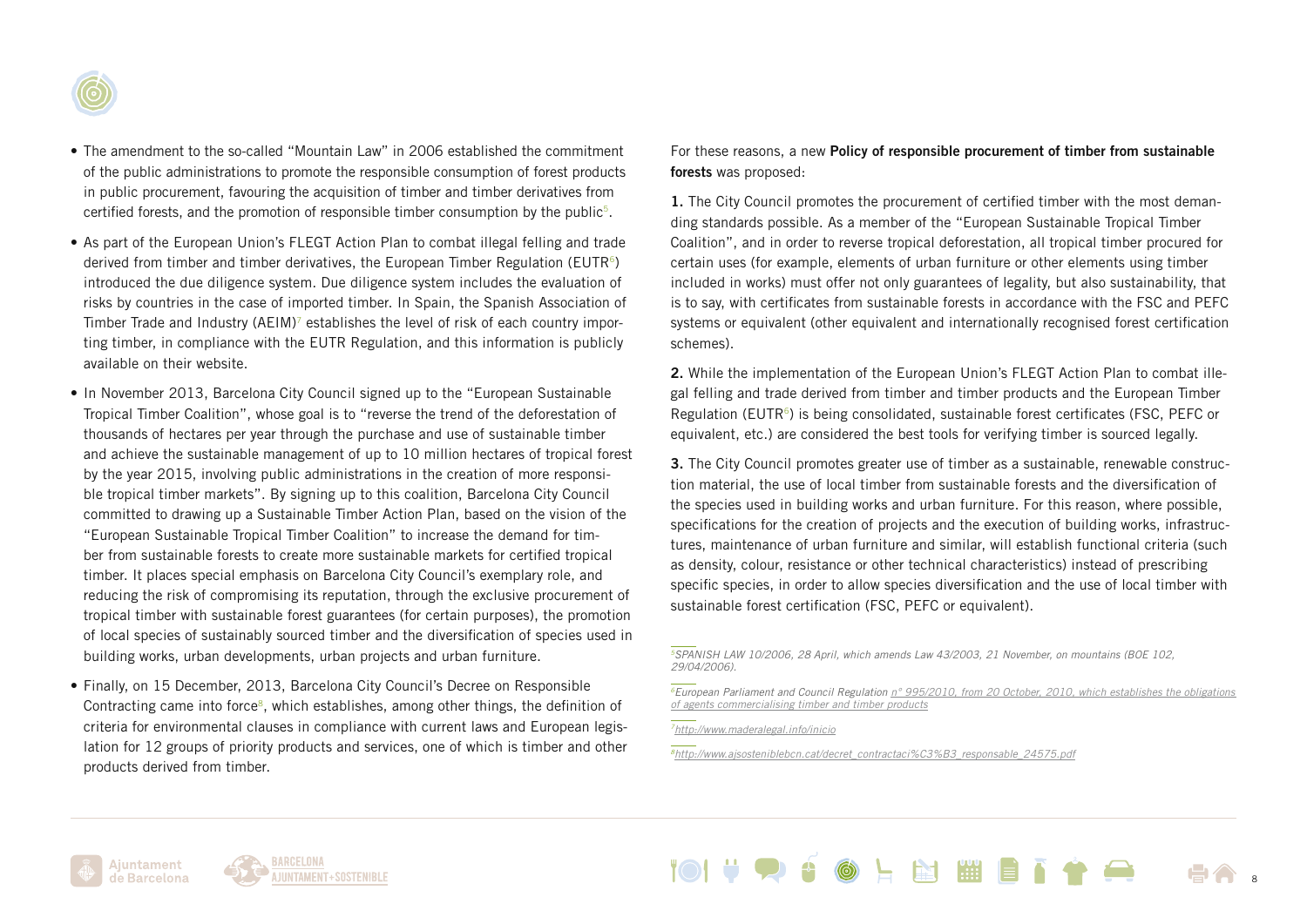

4. In compliance with Barcelona City Council's Decree on Responsible Contracting, internal instructions on contracting timber and timber derivatives, which will translate the Policy on Responsible Procurement of Timber from Sustainable Forests into environmental criteria to be included in the corresponding specifications, together with other sustainability criteria, such as using recycled timber or defining low environmental impact timber treatments, among others.

5. The City Council will carry out additional action to reinforce implementation of the new Policy on Responsible Procurement of Timber from Sustainable Forests, such as the training of all staff involved; the revision and adaptation of checks and monitoring mechanisms; collaboration with external actors and interest groups from the building sector to promote the use of sustainable timber; communication of the new Timber Policy among professionals in the sector and awareness campaigns among the public in general.

6. The pre-existing Timber Working Commission will be given the function of coordinating the different municipal departments involved in the application and monitoring of the new Policy on Responsible Procurement of Timber from Sustainable Forests, and will be extended to include representatives from the most relevant sectors and departments in the contracting of building works or services that include procurement of timber and timber derivatives. This commission is coordinated by the + Sustainable City Council Programme.

# APPENDIX II GLOSSARY

### Sustainable forest certification systems

Forest certification systems are voluntary systems that certify that timber comes from sustainably managed sources, through an external audit carried out by an independent entity. The certification systems include monitoring mechanisms that allow products to be traced through the chain of supply to the end product. The chain of supply certificate is called the "Chain of Custody" (CoC).

The main international systems are the FSC (Forest Stewardship Council) and the PEFC (Programme for the Endorsement of Forest Certification); both demand compliance with legal, ecological, social and economic criteria that offer end consumers certified sustainable forest guarantees.

Current FSC and PEFC certificates can be consulted on their respective databases:

<http://info.fsc.org>

<http://www.pefc.cat/empreses.html>

### The European Union's FLEGT Action Plan and the European Timber Regulation (EUTR<sup>9</sup>):

As of 3 March, 2013, the European Timber Regulation (EUTR) requires all timber in the European market to come from legal sources. For the first time, the regulation requires agents commercialising timber in the European market to offer a preventive auditing system.

The EUTR is a key component of the European Union's FLEGT Action Plan (Forest Law Enforcement Government and Trade), and contains a series of actions to prevent the

*9European Parliament and Council Regulation [n° 995/2010, from 20 October, 2010, which establishes the obligations](http://eur-lex.europa.eu/legal-content/ES/TXT/?uri=uriserv:OJ.L_.2010.295.01.0023.01.SPA)  [of agents commercialising timber and timber products](http://eur-lex.europa.eu/legal-content/ES/TXT/?uri=uriserv:OJ.L_.2010.295.01.0023.01.SPA)*





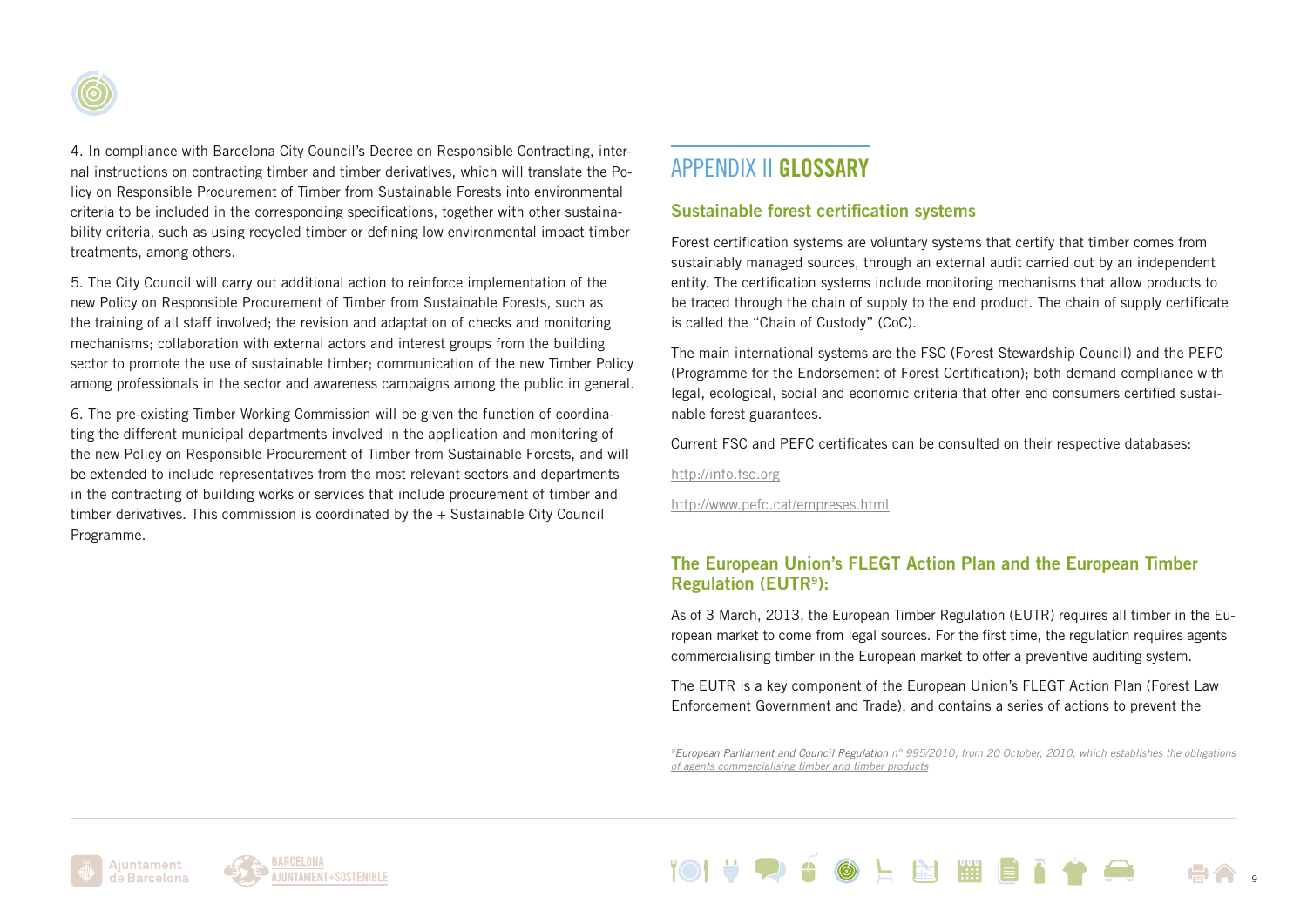

trade of illegal timber in order to improve the supply of timber from legal sources, and to promote the demand of timber from sustainable forests.

http://www.magrama.gob.es/es/desarrollo-rural/temas/politica-forestal/planificacion-forestal/comercializacion-de-madera-legal/index.aspx

### European Sustainable Tropical Timber Campaign:

In November 2013, Barcelona City Council signed up to the "European Sustainable Tropical Timber Coalition", which aims to "reverse the trend of deforestation of thousands of hectares annually through the purchase and use of sustainable timber, and to achieve the sustainable management of up to 10 million hectares of tropical forest by the year 2015, involving public administrations in the creation of more responsible tropical timber markets. By signing up to this Coalition, Barcelona City Council committed to drawing up a Sustainable Timber Action Plan based on the vision of the "European Sustainable Tropical Timber Coalition" to increase the demand for timber from sustainable forests in order to create more sustainable certified tropical timber markets, with special emphasis on Barcelona City Council's exemplary role and the reduced risk of compromising its reputation through the exclusive procurement of local tropical timber from sustainable forests and the diversification of the species used in building works, urban development projects and urban furniture.

[www.europeansttc.com](http://www.europeansttc.com)





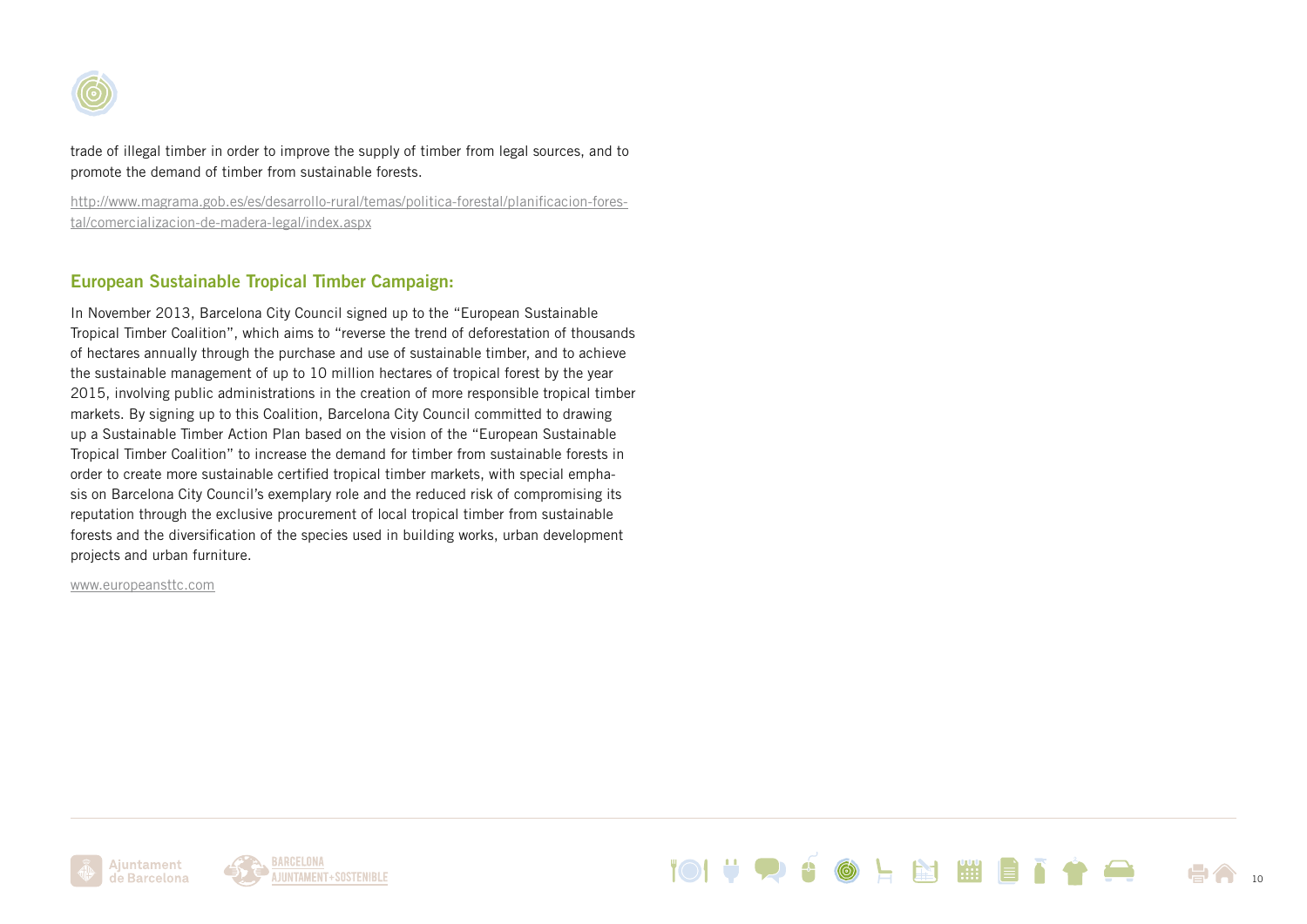

# APPENDIX III EXAMPLE QUESTIONNAIRE FOR COLLECTION OF TIMBER DATA FOR THE PLANNING AND EXECUTION OF URBAN DEVELOPMENTS AND BUILDING WORK

| Ajuntament<br>d<br>de Barcelona |  |
|---------------------------------|--|
|---------------------------------|--|

**BIM/Sa d'Infraestructures** TIMBER USE DECLARATION FORM

|                                          |             |               | Date:                   | _Project title:                       |  |  |  |
|------------------------------------------|-------------|---------------|-------------------------|---------------------------------------|--|--|--|
| DATA CORRESPONDING TO THE PLANNING PHASE |             |               |                         |                                       |  |  |  |
| <b>Use</b>                               | <b>Type</b> | <b>Volume</b> | <b>Budget item code</b> | Sustainable forest guarantee<br>stamp |  |  |  |
| Casing                                   |             |               |                         |                                       |  |  |  |
| Façade                                   |             |               |                         |                                       |  |  |  |
| <b>Interior cladding</b>                 |             |               |                         |                                       |  |  |  |
| Pavement                                 |             |               |                         |                                       |  |  |  |
| Other                                    |             |               |                         |                                       |  |  |  |

#### Instructions for filling in the fields on the planning phase

0. Use: define the purpose of the timber being used in the project.

1. Type: Description of the type of timber to be used in the budget item corresponding to the project.

2. Volume: volume predicted to be required for this project.

3. Budget item code: specify the budget code that corresponds to the item requiring the timber specified.

4. Sustainable forest guarantee stamp: indicate the type of document or certificate requested in the project planning with regard to the timber used.

You must write the date the form is filled in, as well as the project title.